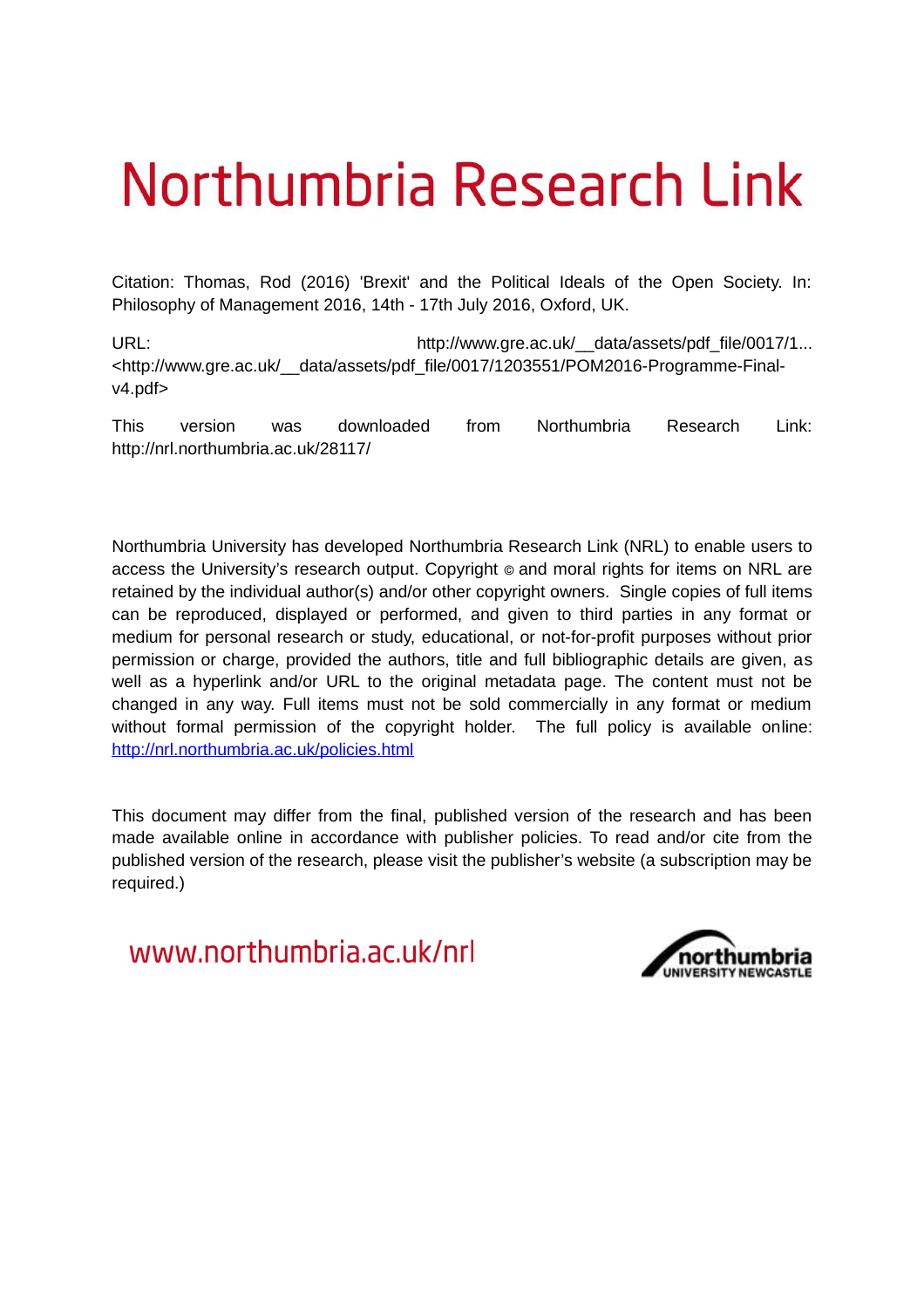## **'Brexit' and the Political Ideals of the Open Society**

Rod Thomas Newcastle Business School Northumbria University UK E mail: rod.thomas@northumbria.ac.uk

This essay considers a philosophy of management for a society and its state institutions: openness and democracy. It has an opposite with which it may be contrasted: closure and tyranny. This formulation was the basis of Sir Karl Popper's (1966a [1945],1966b [1945]) two-volume work: *The Open Society and Its Enemies.* The work is widely regarded as an important contribution to twentieth-century social and political philosophy and it remains in-print to this day.

In his intellectual biography, Popper (2002 [1974] p. 131) described *The Open Society and Its Enemies* as his 'war effort'—having fled Austria in 1937 he wrote it in New Zealand against the back-drop of Nazism, Stalinism, and the tragedy enveloping Europe. But the work—together with an earlier series of papers (Popper, 1957[1944/1945]) on the methodology of the social sciences out of which it developed did not directly mention the war. What it directly addressed were the philosophies of Plato, Hegel and Marx to whom Popper attributed a series of ideas that he diagnosed as supportive to closure and tyranny: most notably what he called 'historicism', 'collectivism' and 'irrationalism', but also corollaries such as 'messiahs', 'prophets', 'principles of leadership', 'philosopher kings', 'noble lies', and 'utopianism'. By a form of insinuation, *The Open Society and Its Enemies* thereby proposed that these ideas had become the intellectual armoury of the totalitarian politics of the time—a politics that the philosophy of openness and democracy opposed (Popper, 2012 [1946]).

This essay does not have the scope to engage with Popper's argument in very much detail, but it will supply a broad brush summary. It has even less scope to attempt to discuss how Popper claimed to identify the ideas mentioned in the philosophies of Plato, Hegel and Marx, or of how any of this was received critically by other adherents of those philosophies. What it will propose is that the dichotomy which Popper presented reflects political ideals for the individual life and the historical life of a society; but that the political ideals of openness and democracy, at least so far as Popper's formulation is concerned, are peculiar because they represent a kind of *anti-ideal* ideal. This is because they are skeptical as to whether there is a single ideal life for all men and women, just as they are skeptical as to whether there can be an absolute and unchanging ideal society and state. Consequently, the political ideal that is embodied by openness is the protection of the freedom of men and women to discover their own ideals whilst respecting and tolerating the ideals of others. And the political ideal that is embodied by democracy is the capability of a people, via its state institutions, to dismiss its political leaders without resort to violence and bloodshed—a capability that becomes especially ideal when the political leadership of a state seeks to close down openness.

Indeed, according to Popper, the widespread acceptance of these ideals, by a society of people, marks the breakdown of the attitude of the Closed Society and its transition to the attitude of the Open Society. For the attitude of a Closed Society, according to Popper, is characterized by a '… magical or irrational attitude to the customs of social life'; one that '… lacks the distinction between the customary or conventional regularities of social life and the regularities found in nature' (Popper, 1966a [1945] p. 172). Popper wrote of the 'rigidity' of the Closed Society—where social position may be prescribed by 'custom' and social action may be proscribed by 'taboo' (Popper, 1966a [1945] p. 172). The Open Society, in contrast, is one in which the attitude has broken down: '…the great difference is the possibility of rational reflection on these matters' (Popper, 1966a [1945] p. 173). By implication, such a society, if Popper's diagnosis is correct, will be deeply suspicious of a political project that carries the slightest whiff of those ideas that he associated with closure and tyranny: 'historicism', 'collectivism' and 'irrationalism' and the corollaries of 'messiahs', 'prophets', 'principles of leadership', 'philosopher kings', 'noble lies', and 'utopianism'.

This approach to political philosophy will be illustrated by bringing it to bear on a contemporary issue: the referendum on whether the United Kingdom ought to remain a member of the European Union commonly referred to as the referendum on British exit from the European Union, or 'Brexit'. Many commentators appear to look upon Brexit, and the politics of the United Kingdom more generally, in disbelief or incomprehension. For instance, having recently established by means of a referendum that Scotland wished to remain a part of it, the government of the UK next asked the people of Great Britain and Northern Ireland to decide whether the UK ought to remain a member of the European Union. Some find these developments deeply unsettling, although not particularly, or so it would seem, the people of the United Kingdom itself. For instance, the commentators of the *Carnegie Endowment for International Peace*, whose mission is 'to advance the cause of peace through analysis and development of fresh policy ideas and direct engagement and collaboration with decision-makers in government, business, and civil